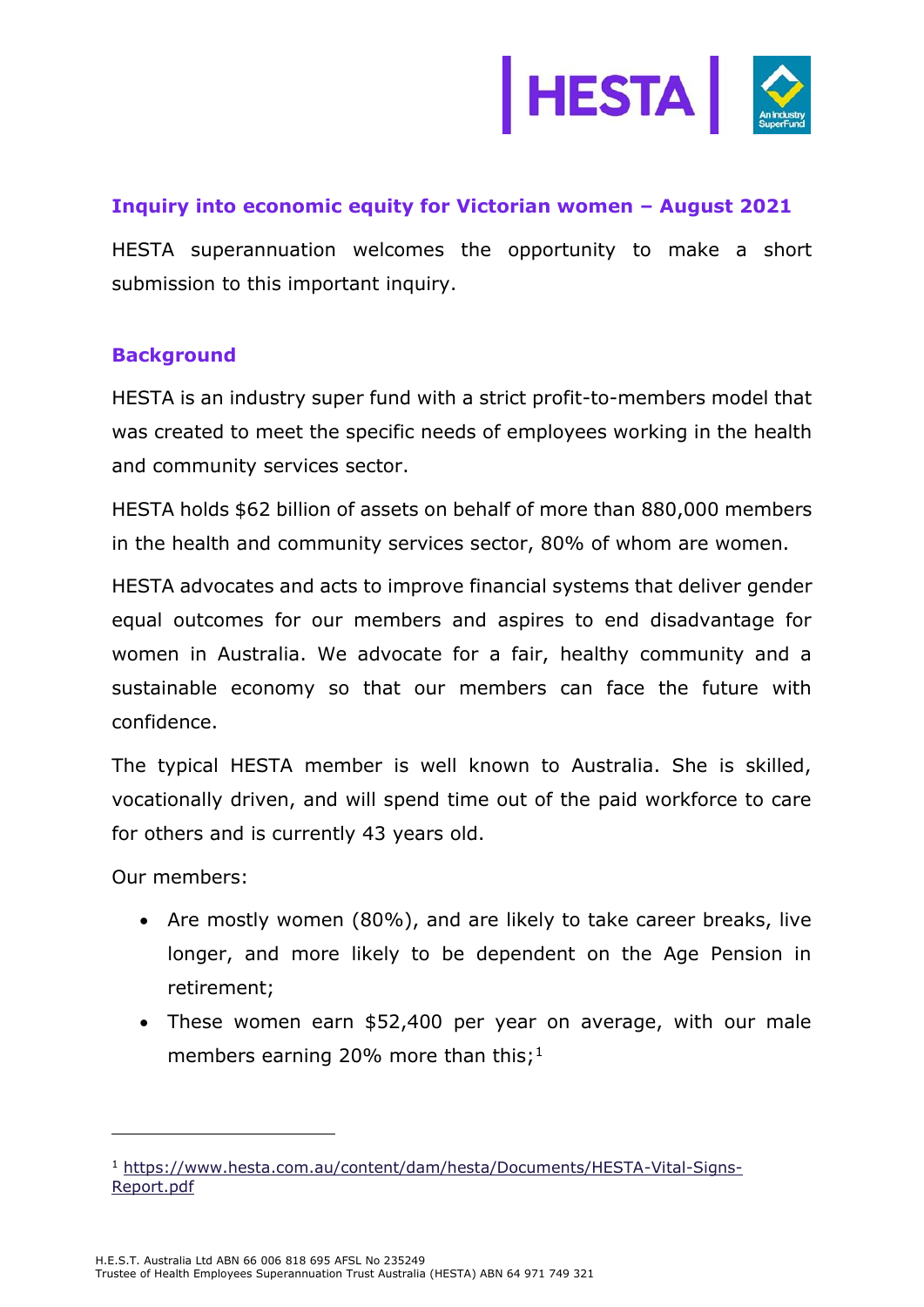- Predominantly light blue/blue collar workers in non-desk-based roles, required to perform some manual tasks as a part of their role; and
- Are time poor generally balancing work and family responsibilities.

Unfortunately, HESTA members are some of the most vulnerable and marginalised workers in Australia.

Australia has a sophisticated retirement system; however, its design rewards those with unbroken careers. Women typically move in and out of the workforce, face wage discrimination and live around five years longer than men, leaving a stark gender gap in retirement incomes.

According to the Workplace Gender Equality Agency, in 2017-18, across all age groups women's median superannuation account balances were 30.8% lower than men's.<sup>2</sup> This is unacceptable.

We acknowledge that superannuation and retirement policy are largely the responsibility of the Commonwealth Government; however, we believe the Victorian Government can still play a valuable role through advocacy and leading by example in this important area.

We have attached several HESTA submissions and research that are relevant to improving women's economic equity. These include:

## • **Retirement Income Review submission**

o This submission highlights the structural problems and inequality faced by women in relation to our superannuation system and retirement settings.

### • **Vital Signs**

o A HESTA research report highlighting the challenges faced by HESTA members and Australian women more broadly.

<sup>2</sup> <https://www.wgea.gov.au/publications/womens-economic-security-in-retirement> There are different calculations of the superannuation gap; however, any gap is unacceptable.